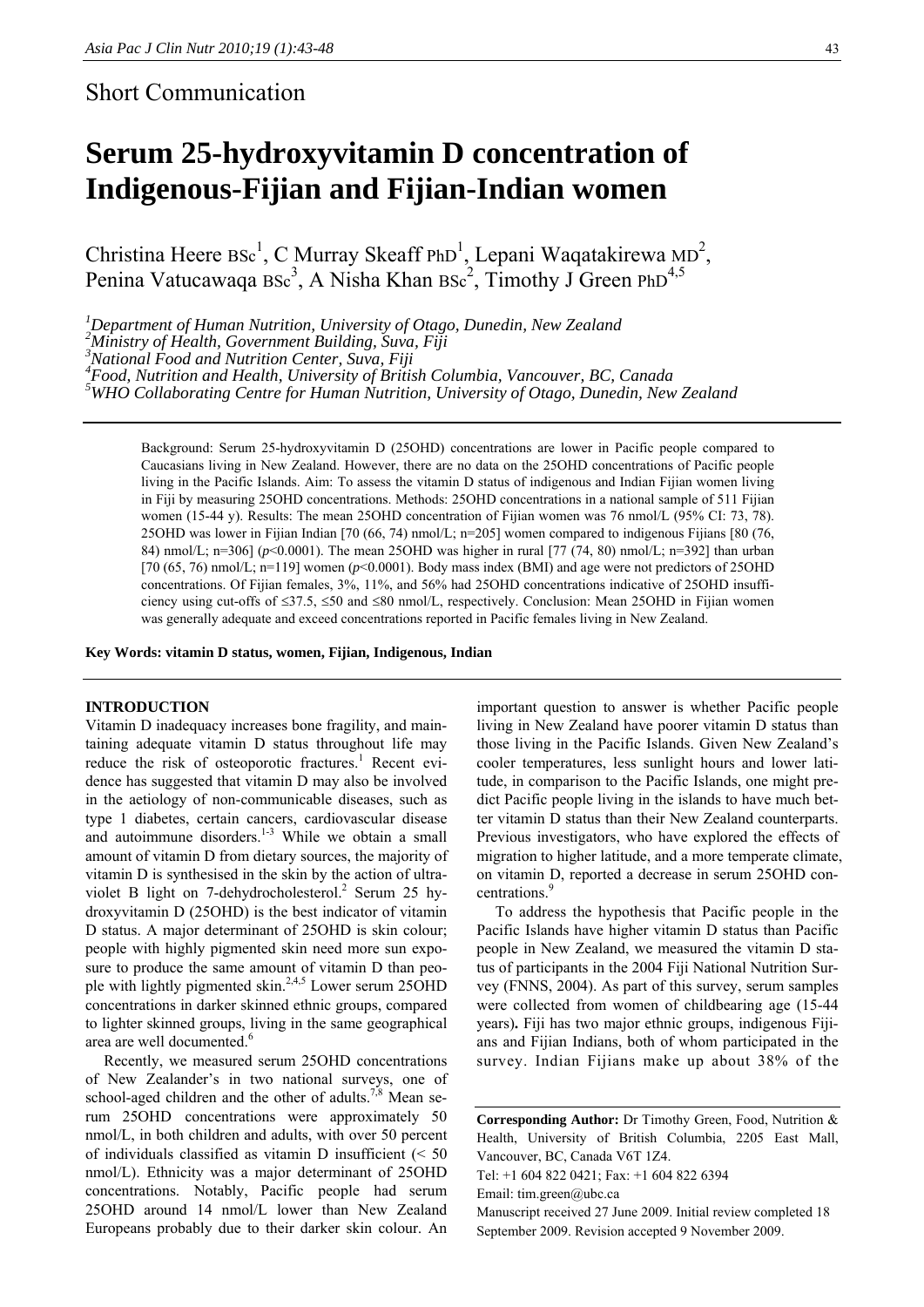population and are concentrated in cities and towns on the northern and western coasts of Viti Levu and Vanua Levu.<sup>10</sup> Therefore, the survey provides a unique opportunity to examine the vitamin D status of another migrant population. Despite India's close proximity to the equator (8°N-37°N) the rate of serum 25OHD insufficiency is great; in one study, 70 percent of rural and 75 percent of urban women were classified as insufficient in terms of serum 25OHD ( $\leq 50$  nmol/L).<sup>11</sup> The aim of the present study was to assess the vitamin D status of indigenous Fijian and Fijian Indian women by measuring serum 25OHD.

#### **MATERIALS AND METHODS**

#### *Study design and population*

The third Fiji National Nutrition Survey was a cross sectional population based survey of Fijians. A two stage cluster sampling method was used to recruit participants from 38 households, within each of the 45 census determined enumeration areas, across four administrative divisions within the Republic of Fiji Islands. There was no over-sampling of either ethnic group. Data and blood collection took place from May to September 2004, during the Fijian Winter. Informed consent was requested from household members prior to participation in the survey. Ethnicity was self-reported. Height and weight were measured using standardized techniques. All participants were classified using World Health Organization (WHO) BMI criteria: participants with a BMI (kg/m<sup>2</sup>)  $\leq 18.49$  were classified as underweight, 18.5 - 24.9 were classified as normal weight, 25 - 29.9 were classified as overweight and those with a BMI  $\geq$ 30 were classified as obese.

A total of 1696 households were surveyed and a total of 7372 persons agreed to participate, resulting in a response rate of 87%. Blood samples where collected for micronutrient assessment from women of reproductive age only. Nine hundred and ninety seven females from 1503 households were eligible to provide blood samples. Of the 997 women selected, 758 provided blood samples, resulting in a response rate of 76%. Women were excluded if they were pregnant  $(n=5)$  or not within the child bearing age range of 15-44 years (n=8). Serum 25OHD concentrations were measured for 511 females, who had all relevant data available for this study.

#### *Blood Collection and Analysis*

Venous non-fasting blood samples (10 ml) were collected, using a vacutainer, or disposable needles or syringes, between 9 am and 1 pm at either the hospital, health centre, nursing station, or village community halls. Samples collected from health centres were stored in cold boxes and transported to the main hospital in the area, where they were centrifuged, and stored at -20 °C, after which serum samples were stored at -40 °C. The samples were stored for three years before analysis for 25OHD. Serum 25OHD concentrations in blood were determined at the University of Otago New Zealand using radioimmunoassay kits (DiaSorin Stillwater, MN). The same method and lab measured the 25OHD concentrations in both Fiji and the New Zealand surveys. Two levels of controls provided by the manufacturer were run in each assay. The inter-assay coefficient of variation based on repeated

analysis of pooled controls for vitamin D was 12 %. To verify the relative accuracy of our results, we sent aliquots of 20 randomly selected samples to the Steroid Laboratory of Canterbury Health Laboratories. This laboratory, using the same method, reported a mean serum 25 hydroxyvitamin D concentration of 51 nmol/L, compared with our measured mean of 53 nmol/L. Three 25OHD cut-offs were used to define insufficiency: ≤37.5 nmol/L, ≤50 nmol/L, and ≤80 nmol/L.<sup>12</sup>

#### *Statistical Analyses*

All statistical analyses were performed using STATA 9.0 (2005, Statacorp, College Station, TX). We included in our analysis only those participants with known serum 25OHD concentrations, who were of Indigenous Fijian or Fijian Indian ethnicity (excluded "other" ethnicity  $n = 8$ ), who had available BMI measurements  $(n = 538)$ , who were of reproductive age (15-44 years) (excluded  $n = 8$ ), and who were not pregnant (excluded  $n = 5$ ). Participants with 25OHD concentrations above 200 nmol/L were also excluded because this was above the upper detection limits of the assay  $(n = 17)$ . The log transformation of 25OHD was calculated to meet the assumptions of the linear regression model and thus data are presented as geometric means. Associations were considered significant at a 95 % level. Linear regression was used to calculate the unadjusted means of age (15-19, 20-24, 25-29, 30-34, 35-39, 40-44 years), ethnicity (indigenous Fijian, Fijian Indian), region (urban, rural), and BMI  $(\leq 18.49,$ 18.5 - 24.9, 25 -29.9, ≥30 kg/m<sup>2</sup>), regardless of their level of statistical significance. A multiple linear regression model was used to examine the independent relationships between these variables and serum 25OHD (adjusted).

#### **RESULTS**

Serum 25OHD concentration was available for a total of 511 female participants; 306 indigenous Fijians (60%), and 206 Fijian Indians (40%) (Table 1). Of the participants, 76.7 % were from rural areas of Fiji. Of indigenous

**Table 1.** Descriptive characteristics of participants

| Characteristic                        | Women with a 25(OH)D |  |  |
|---------------------------------------|----------------------|--|--|
| Number of participants                | 511                  |  |  |
| Age category $n$ $(\%)$               |                      |  |  |
| 15-19                                 | 39 (7.60)            |  |  |
| $20 - 24$                             | 89 (17.4)            |  |  |
| 25-29                                 | 97 (19.0)            |  |  |
| 30-34                                 | 102(20.0)            |  |  |
| 35-39                                 | 87 (17.0)            |  |  |
| 40-44                                 | 97 (19.0)            |  |  |
| Ethnicity n (%)                       |                      |  |  |
| Indigenous Fijian                     | 306 (59.9)           |  |  |
| Fijian Indian                         | 205(40.1)            |  |  |
| Region $n$ $\left(\frac{9}{6}\right)$ |                      |  |  |
| Urban                                 | 119(23.3)            |  |  |
| Rural                                 | 392 (76.7)           |  |  |
| Body Mass Index n (%)                 |                      |  |  |
| $\leq$ 18.49 kg/m <sup>2</sup>        | 29 (5.70)            |  |  |
| 18.5 - 24.9 $\text{kg/m}^2$           | 173 (33.9)           |  |  |
| 25 - 29.9 kg/m <sup>2</sup>           | 175 (34.3)           |  |  |
| $30 + \text{kg/m}^2$                  | 134 (26.2)           |  |  |

25(OH)D, Serum 25 hydroxyvitamin D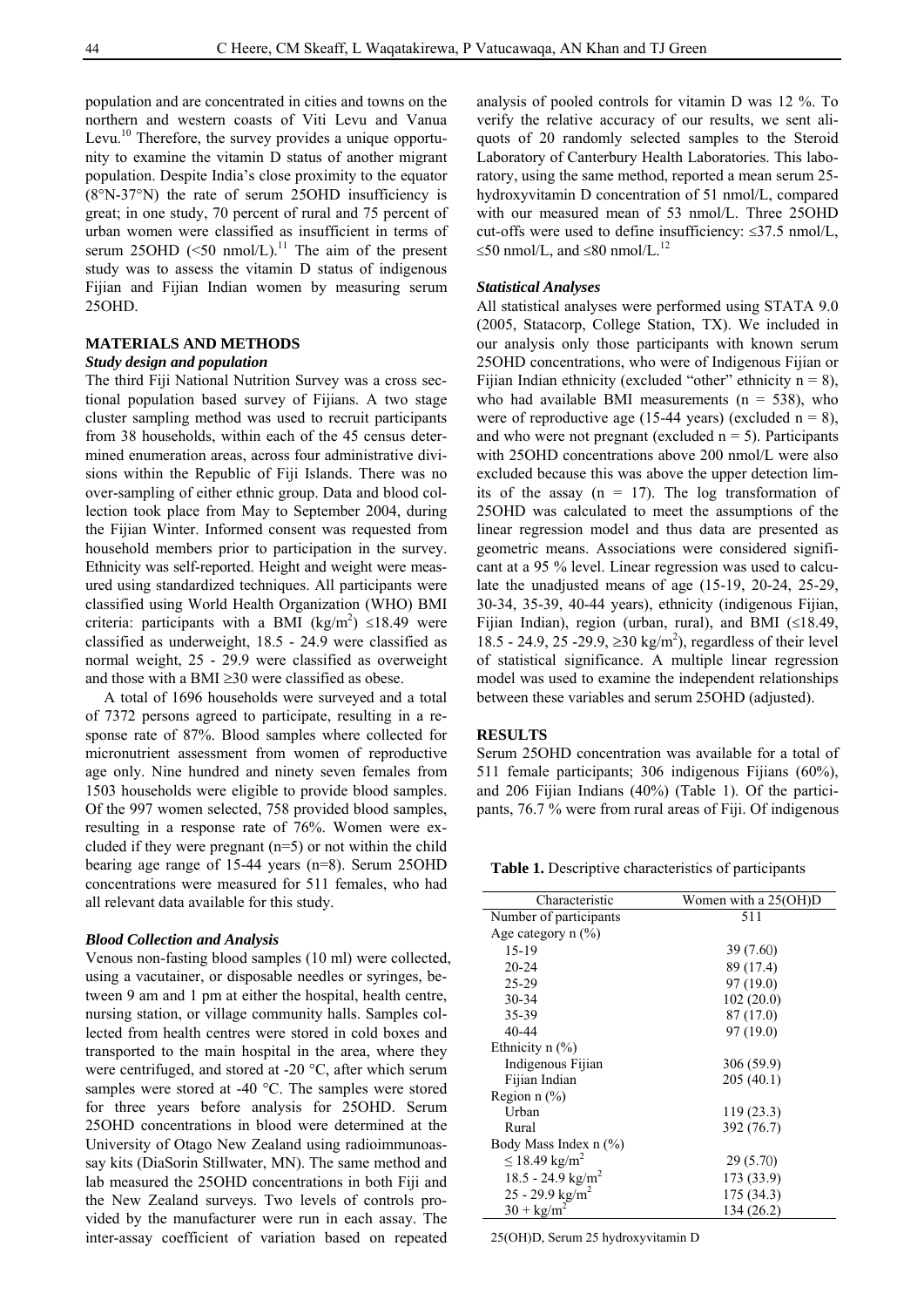Fijian women,  $69\%$  resided in rural areas (n = 272); in contrast, 71 % of Fijian Indians resided in urban areas (n  $= 85$ ). The mean age of participants (31 years) was similar in both ethnicities: 30 years  $(SD = 8)$  for Indigenous Fijians, and 32 years (SD = 8) for Fijian Indians. The

mean BMI for the survey population was 26.6, ranging from 14.8 to 45.6. Thirty four percent of all participants were overweight and a further 26 % were obese, as classified by the WHO cut-offs. The prevalence of overweight was higher in Indigenous Fijians (35.9%), in comparison to Fijian Indians (31.7%).

The unadjusted results did not differ greatly from adjusted results, thus only adjusted data are presented. Adjusted geometric mean serum 25OHD concentration by ethnicity, age, region, BMI, and the proportions of participants with serum 25OHD concentrations (nmol/L) under three specified cut-offs:  $\leq 37.5$ ,  $\leq 50$ , and  $\leq 80$  are shown in Table 2. The mean 25OHD concentration of Fijian women was 76 nmol/L (95% CI: 73, 78). The mean serum 25OHD concentration was significantly lower in Fijian Indian women compared to indigenous Fijian women [10 (95% CI: 4, 15) nmol/L] (*p*<0.0001). Mean 25OHD concentrations were significantly higher (*p* <0.0001) in rural women in comparison to urban women  $[7 (95\% \text{ CI: } 0.6, 14) \text{ nmol/L}]$ . Age and BMI category was not a significant determinant of 25OHD concentrations. Three percent of the total survey population had serum 25OHD concentrations below 37.5 nmol/L. The proportion of participants with 25OHD below 37.5 nmol/L ranged from 2% in rural women and indigenous Fijian women, to 5% in urban and Indian women. Eleven percent of all participants had a mean 25OHD concentration below 50 nmol/L (95% CI: 9, 15), and 56% (95% CI: 52, 61) of all women had 25OHD levels below 80 nmol/L.

Urban women had the highest prevalence of 25OHD insufficiency as measured by the three cut-offs.

#### **DISCUSSION**

Our results suggest that the vitamin D status of Fijian women of childbearing age is generally adequate. The mean serum 25OHD concentration was 76 nmol/L and only 11% of women had serum 25OHD concentrations below 50 nmol/L. In the present study a major determinant of 25OHD concentration was ethnicity  $(p<0.0001)$ ; Fijian Indians had lower mean 25OHD concentrations (70 nmol/L) than indigenous Fijians (80 nmol/L). Fijian Indians may have greater skin pigmentation in comparison to Indigenous Fijians. Greater skin pigmentation reduces cutaneous synthesis of vitamin  $D^{6,9,13,14}$  Fijian Indians are also more likely reside in urban areas and may have different dress and social customs from the indigenous Fijians, which may explain their lower 25OHD concentrations. Despite having only a 10 nmol/L lower 25OHD than indigenous Fijians, Indians were at three times great risk of having a 25OHD less than 50 nmol/L and this difference may be clinically relevant. The finding that urban women had lower 25OHD concentrations than rural women is similar to previous findings. Urban dwellers may receive less sunlight exposure due to a greater quantity of indoor activities.<sup>11,15</sup> In the present study, a possible explanation for lower 25OHD concentrations among urban women may be the different working environments that include a decrease in outdoor activities, an avoidance of direct sunlight exposure, and varying social and traditional protocols, which may include more conservative and formal dress.

In the present study there was also no association between obesity and serum 25OHD concentrations. Previ-

**Table 2.** Adjusted geometric mean serum 25-hydroxyvitamin D by ethnicity, age, region, body mass index and the proportion of participants defined as insufficient by three different cut-offs.†

|                               |             | Adjusted            | Proportion insufficient (adjusted) |                        |                              |
|-------------------------------|-------------|---------------------|------------------------------------|------------------------|------------------------------|
|                               | $\mathbf n$ | mean                | $\frac{9}{6}$ < 37.5 nmol/L        | $\frac{9}{6}$ 50nmol/L | $\frac{9}{6}$ \seps{80nmol/L |
|                               |             | $(95\% \text{ CI})$ | $(95\% \text{ CI})$                | $(95\% \text{ CI})$    | $(95\% \text{ CI})$          |
| All                           | 511         | 76 (73, 78)         | 3(1, 5)                            | 11(9, 15)              | 56 (52, 61)                  |
| Age                           |             |                     |                                    |                        |                              |
| $15-19$                       | 39          | 70 (61, 79)         | 2(0.3, 15)                         | 11(4, 28)              | 66 (49, 79)                  |
| $20 - 24$                     | 89          | 71 (66, 77)         | 4(1, 10)                           | 18(11, 28)             | 63 (53, 73)                  |
| $25-29$                       | 97          | 77(71, 83)          | 2(0.7, 8)                          | 11(6, 19)              | 55 (45, 65)                  |
| $30 - 34$                     | 102         | 76 (70, 82)         | 2(0.6, 6)                          | 13(8, 21)              | 52 (42, 62)                  |
| 35-39                         | 87          | 79 (72, 85)         | 3(0.7, 9)                          | 7(3, 15)               | 53 (42, 63)                  |
| 40-44                         | 97          | 78 (72, 85)         | 3(1, 9)                            | 9(5, 16)               | 55 (44, 65)                  |
| Ethnicity                     |             |                     |                                    |                        |                              |
| Indigenous Fijian             | 306         | 80(76, 84)          | 2(0.7, 4)                          | 7(5, 12)               | 52 (46, 58)                  |
| Fijian Indians                | 205         | 70(66, 74)          | 5(2, 10)                           | 21 (18, 39)            | 62(55, 69)                   |
| Region                        |             |                     |                                    |                        |                              |
| Urban                         | 119         | 70 (65, 76)         | 5(2, 11)                           | 17(11, 25)             | 66 (56, 74)                  |
| Rural                         | 392         | $77(74, 80)$ **     | 2(1, 4)                            | 10(7, 13)              | 53 (48, 58)                  |
| BMI                           |             |                     |                                    |                        |                              |
| $≤ 18.49$ kg/m <sup>2</sup>   | 29          | 78 (67, 90)         | 3(0.6, 15)                         | 11(4, 25)              | 60(40, 78)                   |
| 18.5 - 24.9 kg/m <sup>2</sup> | 173         | 77 (72, 82)         | 3(1, 7)                            | 9(5, 14)               | 58 (50, 66)                  |
| 25 - 29.9 kg/m <sup>2</sup>   | 175         | 78 (74, 83)         | 2(0.8, 6)                          | 11(7, 17)              | 49 (42, 57)                  |
| $30 + \text{kg/m}^2$          | 134         | 71 (66, 76)         | 3(1, 8)                            | 15(10, 24)             | 62 (53, 70)                  |

† Adjusted for age, ethnicity, region, and body mass index

\* *<sup>p</sup>*<0.0001 different from Indigenous Fijians \*\**p*<0.0001 different from Urban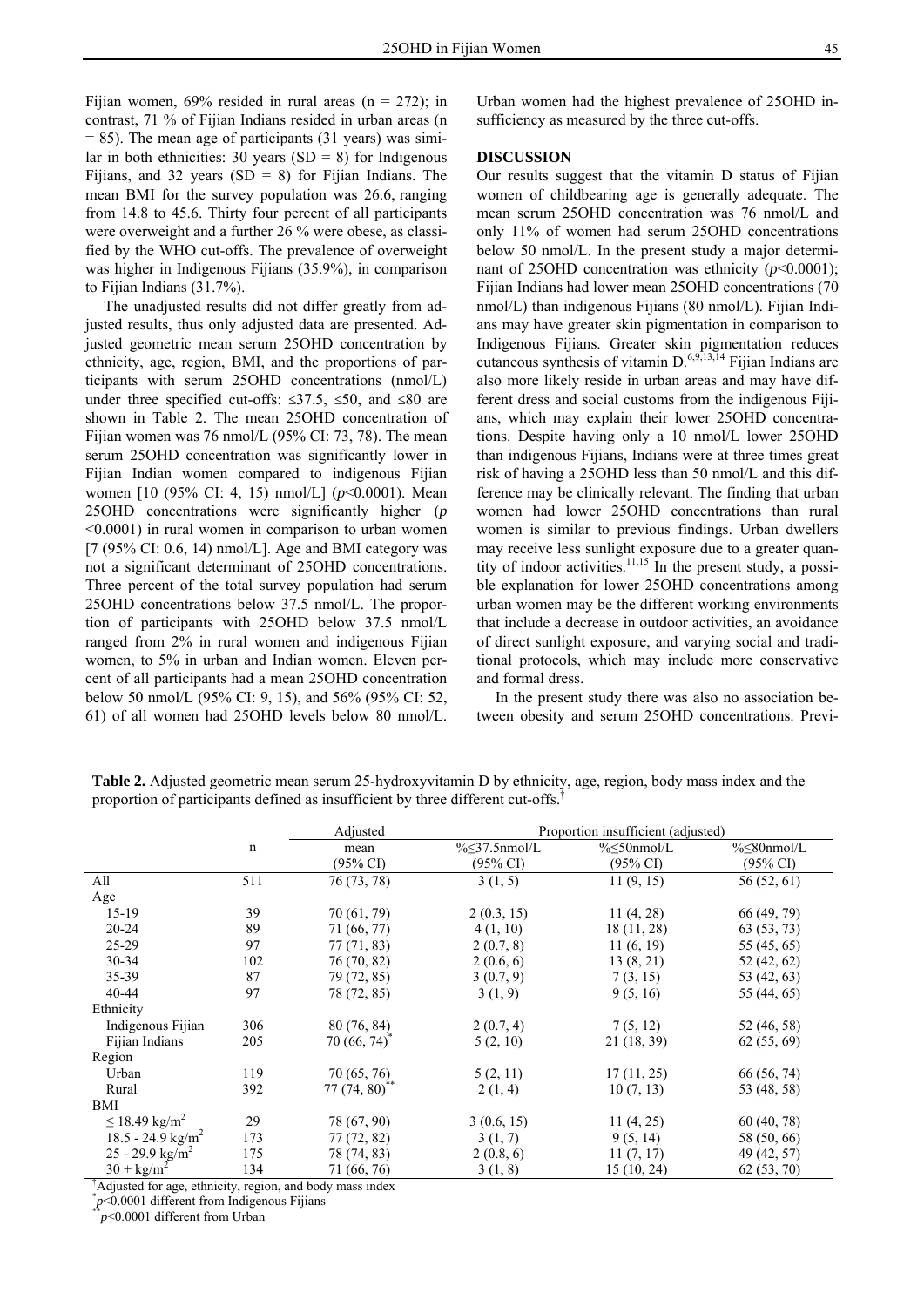ous studies have reported the decrease in serum 25OHD with increasing body fatness.<sup>7,16,17</sup> Arunabh et al<sup>17</sup> in a cross sectional, population based study of healthy African American and Caucasian women concluded that percentage body fat, and not body mass was independently associated with serum 25OHD concentrations in women. Interestingly, Looker<sup>18</sup> found that serum 25OHD varies by race and the affects of body fat percentage are greater in Caucasian females when compared to African Americans. These findings are consistent with those of Scragg et al,<sup>19</sup> who found that 25OHD concentrations were unrelated to body mass in a multicultural workforce. Is it possible that the continuous production of vitamin D through UV exposure in Fiji might have masked the relationship between D status and obesity which might only be observed when endogenous vitamin D ceases during winter months at regions further from the equator.

The serum 25OHD status of Fijian women (76 nmol/L) is considerably higher then Pacific females aged 15 years and over, in New Zealand's National Nutrition Survey. In New Zealand, the mean 25OHD concentration was 34 nmol/L, and 79 percent of Pacific females had serum 25OHD concentrations below 50 nmol/L. New Zealand's cooler temperature and higher latitude (Fiji 18°S; NZ 37- 47°S) probably explains the differences between the high 25OHD concentrations measured in Fijians in the present study, and the lower concentrations seen in Pacific people in New Zealand. Sunburning UV, averaged over a full year, at the equator is about twice that at mid latitudes. Further, winter UV levels in Rarotonga and the Cook Islands (22 $\textdegree$ S) were shown to be  $\sim$  6 times greater than in Lauder (45 $\textdegree$ S) in the South Island of New Zealand.<sup>20</sup>

Indian Fijians have higher 25OHD status in comparison to counterparts living in India.<sup>11,15,21</sup> Harinarayan et al.<sup>(11)</sup> reported that 70 percent of rural and 75 percent of urban women had serum 25OHD concentrations below 50 nmol/L, in comparison to 21 percent of Fijian Indians in the present study. However, despite the differences in the prevalence of 25OHD insufficiency between Indian women and Fijian Indian women, latitudes of Fiji and India are comparable (Fiji 18°S, India 8°N-37°N). This suggests that not only latitude, but also the environment and culture of Fiji, may influence the 25OHD concentrations of Fijian women.

A limitation of our study was that population survey weights were unavailable for the third Fiji National Nutrition Survey and this could affect the accuracy of our population estimate for 25OHD. Region and ethnicity were the determinants of 25OHD in this population. Sixty percent of survey participants were indigenous Fijians compared with 57% in the 1997 Census, indicating that the survey sample was representative with respect to ethnicity. However, only 24% of survey participants lived in a rural setting compared to 50 % in the 1997 Census. Because rural Fijian women had a 7% nmol/L higher 25OHD than urban Fijian women we may have overestimated the overall mean 25OHD for Fijian women by as much as 3%. This difference would not affect the interpretation of the results.

In this study we have provided the first population based survey of Fijian female serum 25OHD concentrations. Mean 25OHD concentrations in Fijian women was

generally adequate. Serum 25OHD concentrations of women in this study far exceed the concentrations reported in Pacific females residing in New Zealand, and of Indian women in India. If higher levels of serum 25OHD concentrations, such as those found in the current study, are 'typical' concentrations of 25OHD for Pacific Islanders and indicative of bone health, it indicates that the levels found in Pacific people residing in New Zealand are not adequate.

#### **AUTHOR DISCLOSURES**

The authors have no conflicts of interest

#### **REFERENCES**

- 1. Holick MF. Vitamin D deficiency. N Engl J Med. 2007;357: 266-81.
- 2. Holick MF. Vitamin D: importance in the prevention of cancers, type 1 diabetes, heart disease, and osteoporosis. Am J Clin Nutr. 2004;79:362-71.
- 3. Deluca HF, Cantorna MT. Vitamin D: its role and uses in immunology. FASEB J. 2001;15:2579-85.
- 4. Clemens TL, Adams JS, Henderson SL & Holick MF. Increased skin pigment reduces the capacity of skin to synthesise vitamin D3. Lancet. 1982;1:74-6.
- 5. Lo CW, Paris PW, Holick MF. Indian and Pakistani immigrants have the same capacity as Caucasians to produce vitamin D in response to ultraviolet irradiation. Am J Clin Nutr. 1986;44:683-5.
- 6. Nesby-O'Dell S, Scanlon KS, Cogswell ME, Gillespie C, Hollis BW, Looker AC, Allen C, Doughertly C, Gunter EW, Bowman BA. Hypovitaminosis D prevalence and determinants among African American and white women of reproductive age: third National Health and Nutrition Examination Survey, 1988-1994. Am J Clin Nutr. 2002;76:187-92.
- 7. Rockell JE, Skeaff CM, Williams SM, Green TJ. Serum 25 hydroxyvitamin D concentrations of New Zealanders aged 15 years and older. Osteoporos Int. 2006;17:1382-9.
- 8. Rockell JE, Green TJ, Skeaff CM, Whiting SJ, Taylor RW, Williams SM et al. Season and ethnicity are determinants of serum 25-hydroxyvitamin D concentrations in New Zealand children aged 5-14 y. J Nutr. 2005;135:2602-8.
- 9. M'Buyamba-Kabangu JR, Fagard R, Lijnen P, Bouillon R, Lissens W, Amery A. Calcium, vitamin D-endocrine system, and parathyroid hormone in black and white males. Calcif Tissue Int. 1987;41:70-4.
- 10. Fiji Islands Bureau of Statistics. Census 2007 Results: Population Size, Growth, Structure and Distribution. Suva, 2008.
- 11. Harinarayan CV, Ramalakshmi T, Prasad UV, Sudhakar D, Srinivasarao PV, Sarma KV, Kumar EG. High prevalence of low dietary calcium, high phytate consumption, and vitamin D deficiency in healthy south Indians. Am J Clin Nutr. 2007;85:1062-7.
- 12. Dawson-Hughes B, Heaney RP, Holick MF, Lips P, Meunier PJ, Vieth R. Estimates of optimal vitamin D status. Osteoporos Int. 2005;16:713-6.
- 13. Harris SS, Dawson-Hughes B. Seasonal changes in plasma 25-hydroxyvitamin D concentrations of young American black and white women. Am J Clin Nutr. 1998;67:1232-6.
- 14. Bodnar LM, Simhan HN, Powers RW, Frank MP, Cooperstein E, Roberts JM. High prevalence of vitamin D insufficiency in black and white pregnant women residing in the northern United States and their neonates. J Nutr. 2007;137:447-52.
- 15. Islam MZ, Lamberg-Allardt C, Karkkainen M, Outila T, Salamatullah Q, Shamim AA. Vitamin D deficiency: a concern in premenopausal Bangladeshi women of two socio-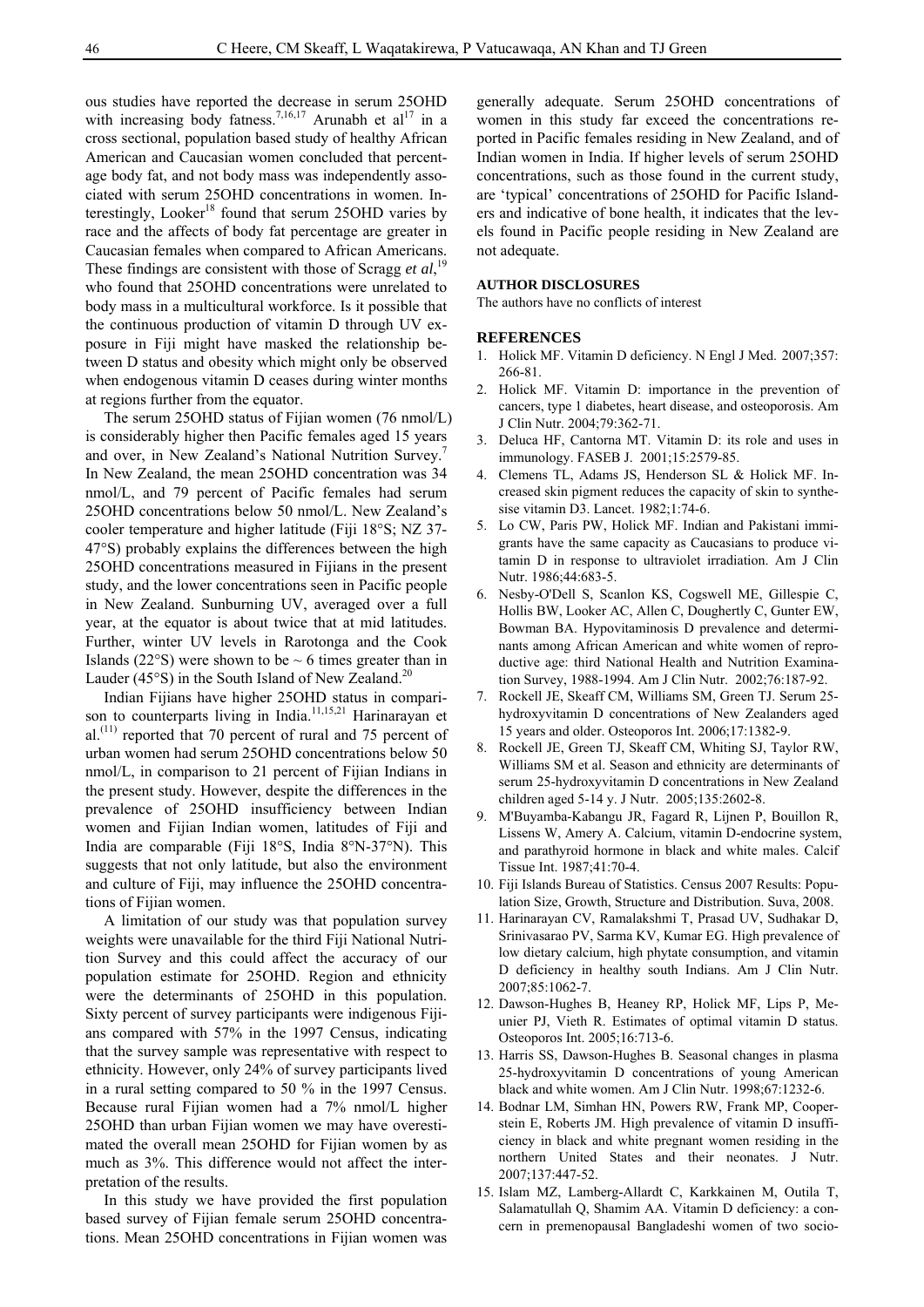economic groups in rural and urban region. Eur J Clin Nutr. 2002;56:51-6.

- 16. Wortsman J, Matsuoka LY, Chen TC, Lu Z, Holick MF. Decreased bioavailability of vitamin D in obesity. Am J Clin Nutr. 2000;72:690-3.
- 17. Arunabh S, Pollack S, Yeh J, Aloia JF. Body fat content and 25-hydroxyvitamin D levels in healthy women. J Clin Endocrinol Metab. 2003;88:157-61.
- 18. Looker AC. Body fat and vitamin D status in black versus white women. J Clin Endocrinol Metab. 2005;90:635-40.
- 19. Scragg R, Holdaway I, Singh V, Metcalf P, Baker J, Dryson E. Serum 25-hydroxyvitamin D3 is related to physical activity and ethnicity but not obesity in a multicultural workforce. Aust N Z J Med. 1995;25: 218-23.
- 20. Kumar M, McKenzie R. Is UV in the tropical Pacific greater than in New Zealand? Royal Society of New Zealand. 2002;60:1-3.
- 21. Goswami R, Gupta N, Goswami D, Marwaha RK, Tandon N, Kochupillai N. Prevalence and significance of low 25 hydroxyvitamin D concentrations in healthy subjects in Delhi. Am J Clin Nutr. 2000;72:472-5.